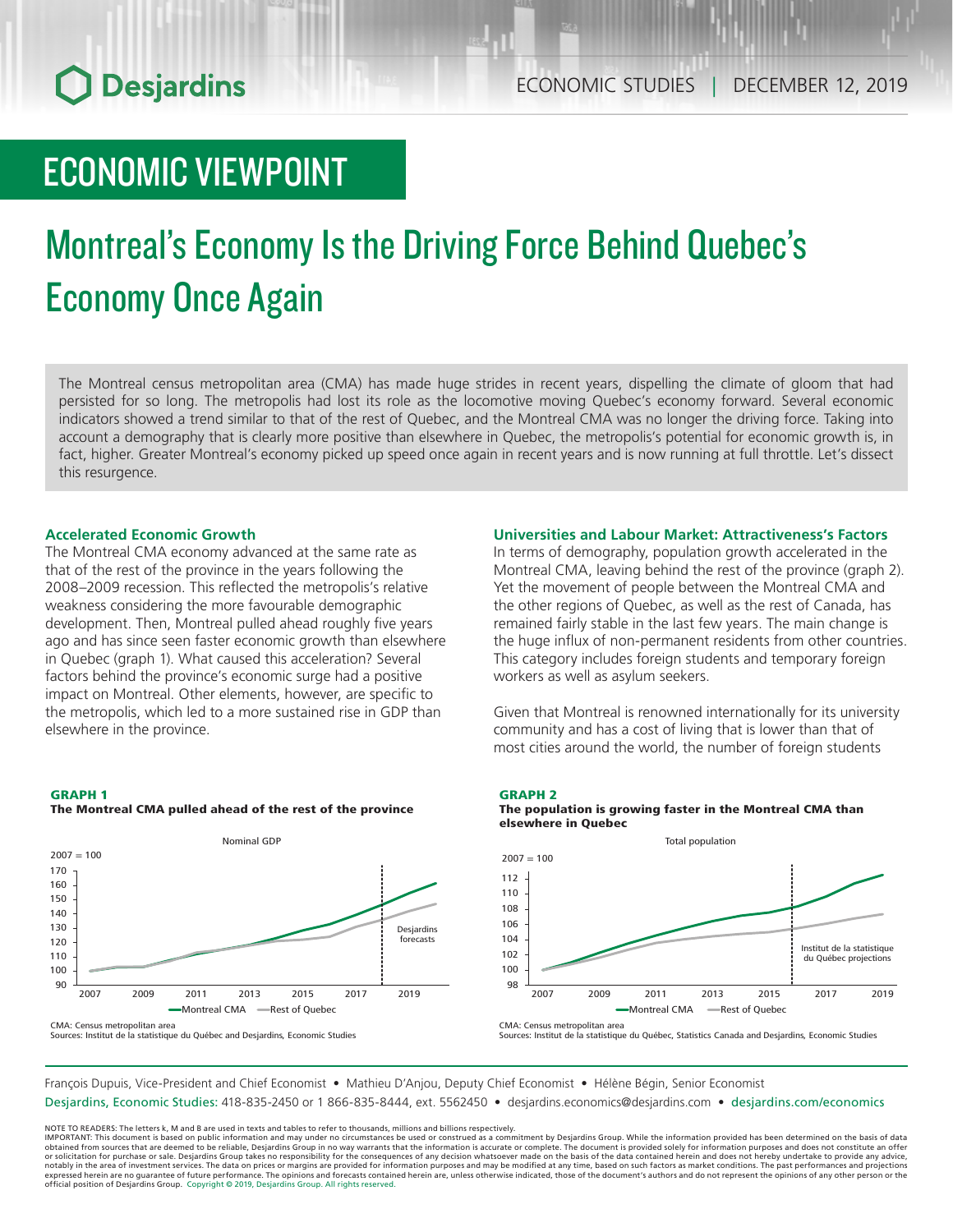### ECONOMIC STUDIES

## **Desjardins**

has grown in recent years. In addition, an increasing number of them are choosing to start, and even pursue, their professional careers in Montreal. The new reality of the labour market, i.e., an ever-increasing shortage of workers, is just one more factor that's helping to attract and retain newly graduated international students in Montreal or elsewhere in Quebec.

Foreign workers are also settling in Montreal without necessarily having studied here. This sub-group is the highest number of non-permanent residents (graph 3) and is also experiencing the strongest growth. Since 2017, the number of temporary residents in the metropolis has swelled significantly (graph 4), which coincides with the strong rise in the number of people who have a job (graph 5). Therefore, the Montreal CMA has performed better than the rest of Quebec due to the influx of foreign workers, who are helping to meet labour needs. Moreover, the population aged 15 to 64 years is following a trajectory that is very different from that of the rest of the province (graph 6). This phenomenon isn't new, but the difference has increased over the last few years.





Sources: Institut de la statistique du Québec and Desjardins, Economic Studies

#### GRAPH 4

### The number of non-permanent residents in the Montreal CMA has swelled significantly

Net migration – Non-permanent residents



CMA: Census metropolitan area

Sources: Statistics Canada, Institut de la statistique du Québec and Desjardins, Economic Studies

#### GRAPH 5

Employment in the Montreal CMA has grown significantly in recent years



Sources: Statistics Canada and Desjardins, Economic Studies

#### GRAPH 6

Contrary to the rest of Quebec, the Montreal CMA has seen no decline in the number of potential workers



Sources: Institut de la statistique du Québec, Statistics Canada and Desjardins, Economic Studies

Despite the rapid job growth in the Montreal CMA, an expanding pool of potential workers has slowed the drop in the unemployment rate. Elsewhere in the province, the slower change in employment, together with a declining working age population, has also caused the unemployment rate to plummet. The unemployment rates in the Montreal CMA and the rest of Quebec have fallen at the same pace but for different reasons, maintaining the difference that has prevailed for years (graph 7).

### GRAPH 7

The unemployment rate did not decline faster in the Montreal CMA than in the rest of Quebec



Sources: Statistics Canada and Desjardins, Economic Studies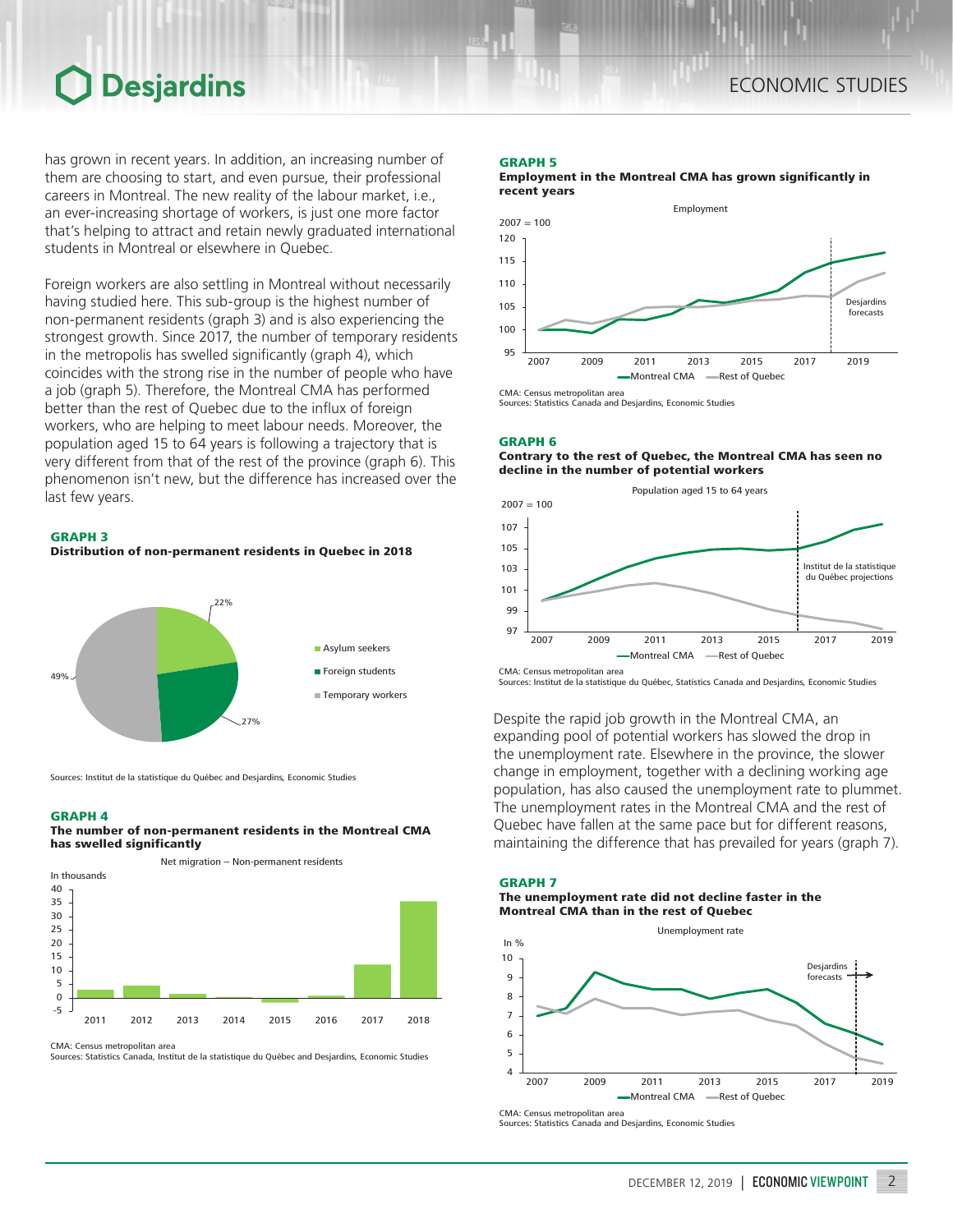### Desjardins

In 2019, the unemployment rate in the Montreal CMA has been hovering around 5.5% thus far, its lowest point in at least 20 years (graph 8).

### GRAPH 8

The unemployment rate has fallen below 6% in the Montreal CMA



CMA: Census metropolitan area

Sources: Statistics Canada and Desjardins, Economic Studies

### **Positive Impact on Households**

The surge in Montreal's economy, which has been driving job creation since 2016, is also reflected in income and consumption (graphs 9 and 10). Whereas the Montreal CMA and the rest of the province have been following the same trend for a number of years, the metropolis has been able to take the lead. Same thing for the residential sector. The more favourable demographic and economic factors, and the change in perception of real estate investors regarding the metropolis, have led to a boom in housing starts that began in 2017 (graph 11). Rental apartment and condominium projects have multiplied, and demand continues to be very sustained. On the existing homes market, property sales and prices have been rising at a good clip for several years. Given the importance of households for the economy, they have contributed to the Montreal CMA's surge.

### GRAPH 9

### Personal income is rising faster in the Montreal CMA



Sources: Conference Board of Canada, Institut de la statistique du Québec and Desjardins, Economic Studies

#### GRAPH 10





Sources: Statistics Canada and Desjardins, Economic Studies

### GRAPH 11

### Residential construction in the Montreal CMA has accelerated compared to that in the rest of the province



Sources: Canada Mortgage and Housing Corporation and Desjardins, Economic Studies

### **The Role of Government**

In recent years, the different levels of government have released significant sums of money for major road and transit infrastructure projects, especially in Montreal. A major share of public investment in Quebec has been directed at the Turcot Interchange, the Champlain Bridge and the future Réseau express métropolitain (REM). As a result, non-residential real estate spending in the public sector has advanced faster in the Montreal CMA than elsewhere in Quebec (graph 12 on page 4). This has supported faster growth in terms of the GDP and employment, especially in the construction industry. These massive investments in infrastructure have contributed to Montreal's resurgence.

The business and investment communities have picked up on the change in perception regarding the metropolis, which, in turn, is leading to an influx of capital, especially in the residential and commercial real estate markets. The 15% tax introduced in August 2016 in Vancouver and April 2017 in Toronto has also helped make Montreal more attractive in the eyes of foreign property buyers. Vancouver has since raised the tax to 20% for non-residents. As for commercial buildings, extremely high prices in major Canadian cities have motivated investors to turn to the Montreal market, which is considered relatively more affordable.